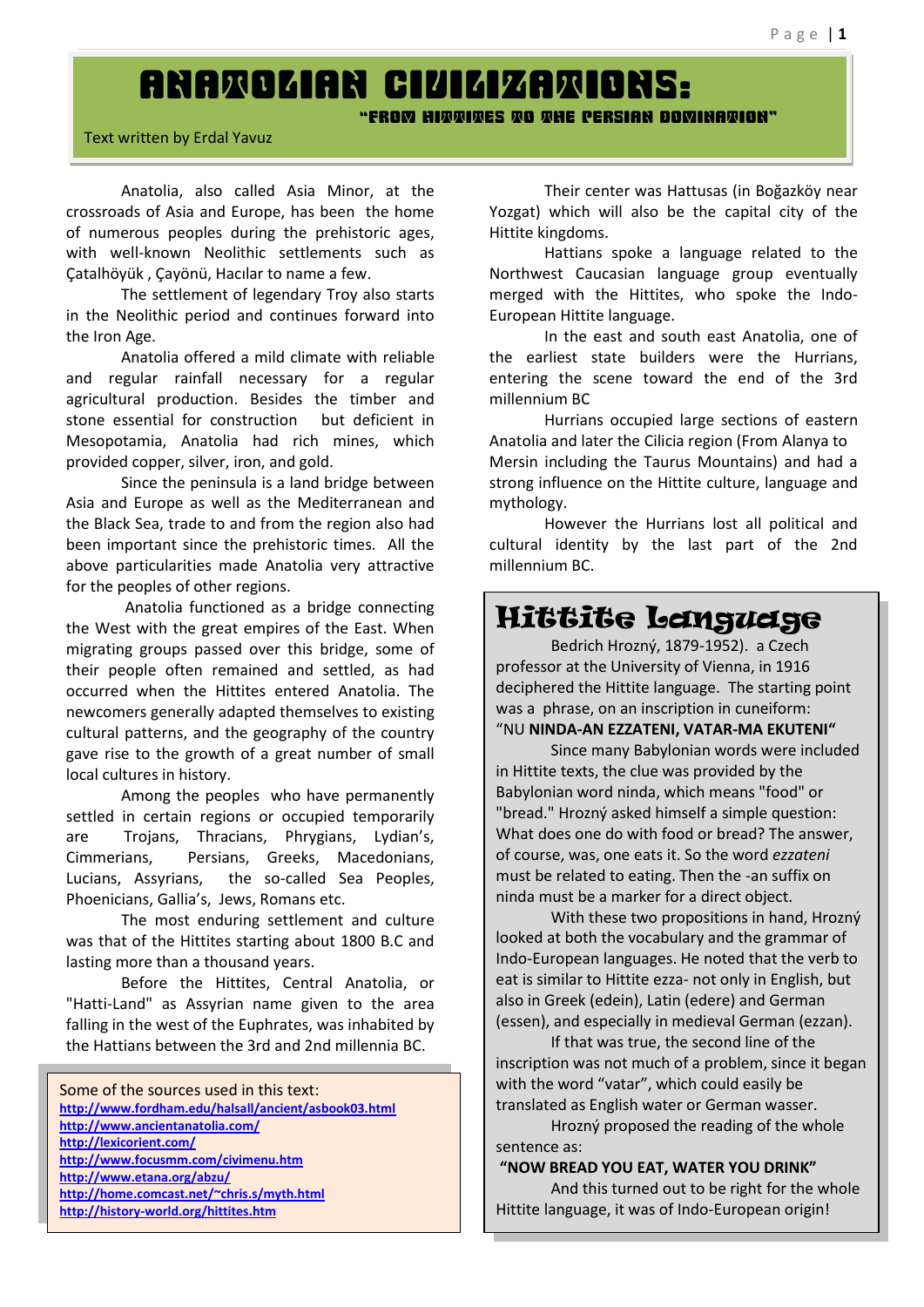## **The Hittite Empire**

Entering into history from yet unknown origins, the Hittites will rule a great empire that stretched from Anatolia to Syria and Palestine. Their invasion will bring the end of the Old Babylonian empire in Mesopotamia (1900-1600 BC).

With such a close contact with Mesopotamia, the Hittites will also adopt certain laws, customs and literature of the Old Babylonians thus continuing the long heritage of Sumerian culture.

Their trading with all the civilizations and peoples of the Mediterranean helped the transmission of Mesopotamian thought, law, political structure, economic structure, and ideas around the eastern Mediterranean region.

The two main periods of Hittite history are customarily referred to as the Old Kingdom (1700- 1500 BC) and the New Kingdom, or Empire (1400- 1200). The less well-documented interlude of about a hundred years between the Old and New Kingdoms is sometimes referred to as the Middle Kingdom. The empire was at its greatest from 1400 to1200 BC. After this period the Hittite cities and territories continued to exist until 717 BC, and were finally conquered by Assyrians and others.



**Extent of the Hittite Empire**

In brief it may be said that the phase from 2000 to 700 in Anatolia was marked by the Hittites and may justly called the "Hittite Period".

In the Hittite records, a prince with name Anitta is considered the traditional founder of the Hittite dynasty, but it took some more time to establish an organized state which was later to be established by Hattusilis I, who built the town Hattusas (at Boğazköy in Corum).



**A view of Hattusas**

The foundation of the Hittite "state" may be considered as the earliest regular and steady organization in Anatolia. The main center was Hattusas which has become later the capital of Hittites for over the centuries.

A particularity concerning the Hittite rule, which is also observed in other empires of the Near East, is about the administration of the territory. The land is considered to belong to the king or the state and the districts are left to the administrators in return for their contribution in taxes and obligations to provide soldiers to the central administration.

During the reign of king Telepinus the reforms further reinforced the power of the central state and the concept of justice. Among them was the foundation of a high court called Pankus which had a power even to judge the King himself.

In the Edict of Telipinus is his program of political reforms. Citing examples of the political evils that had resulted in the past from aristocratic disunity at the death of a monarch, he laid down a precise law of succession, specifying an exact order of precedence to be observed in the selection of a new ruler.

He further prescribed that the nobles must again stand united in loyalty to the throne, and if they are dissatisfied with the conduct of the king or of one of his sons, they must have recourse to legal means.

The Supreme Court for punishment of wrongdoers was the pankus. The meaning of the word pankus (pankush) has been much discussed; it has been taken to mean a general assembly, composed of the fighting men and servants of the king. (Maybe like the *Divan* of the Ottoman Court!)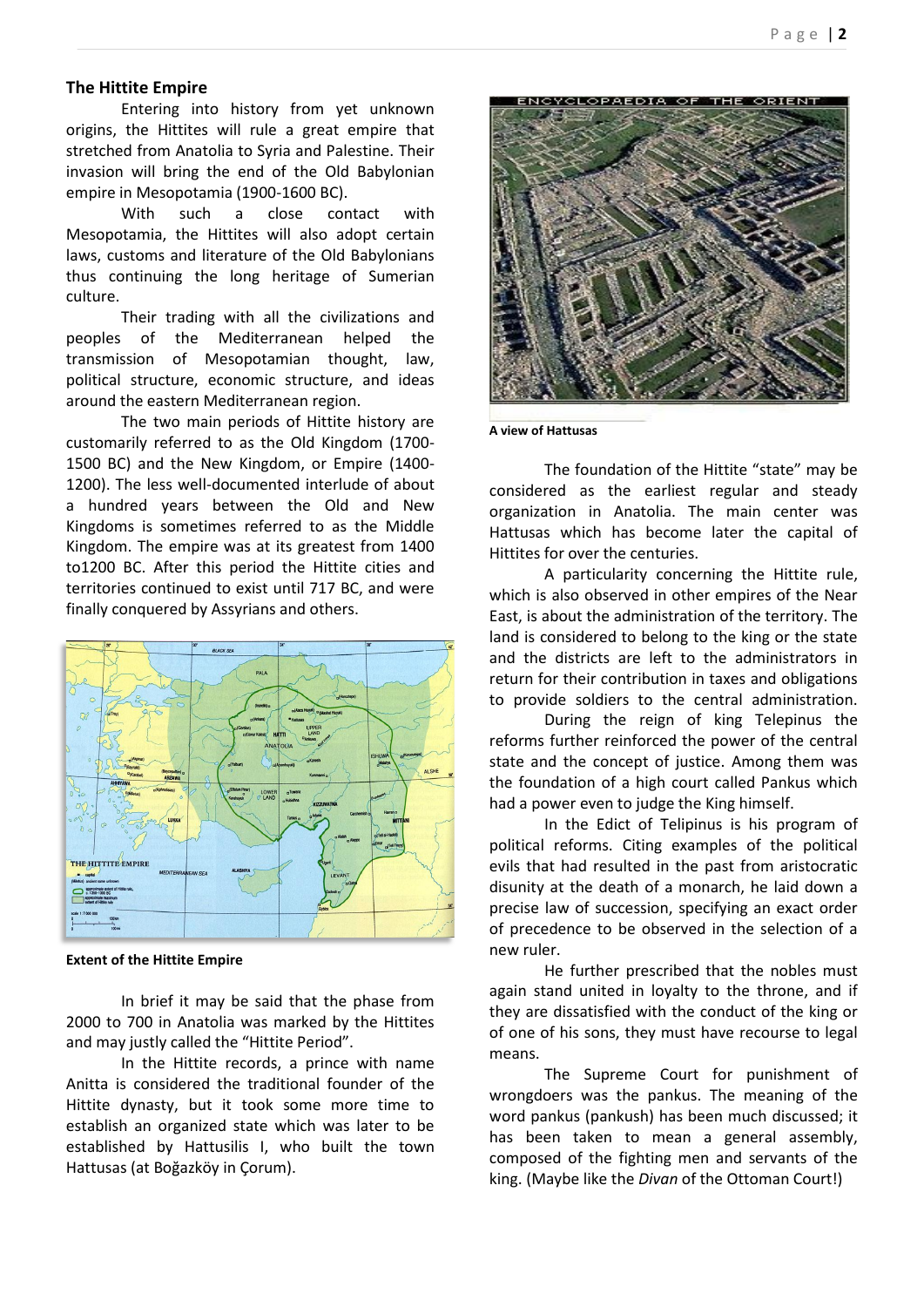Towards the end of the Old Kingdom, Hittites made successful campaigns against Aleppo (in Syria) and marched towards Babylon and put an end to Hammurabi dynasty.

During the 14th Century BC a brief decline period began in Anatolia and most of the territories captured and conquered earlier were lost. This period of weakness, foreign invasions and fights over the throne is sometimes called "The Middle Kingdom" and continued until 1380 BC and Hittites unified again around the Prince Suppiluliuma.

This epoch is called The New Kingdom or Imperial Period during which Hittites competed with and challenged Egypt for the supremacy in the region.

The Hittite king Suppiluliuma dominated the history of the Middle East during the 14th century BC, although the dates of his reign are in question. He was originally thought to have ascended the throne about 1380 and to have reigned for roughly four decades.



**Hittite and Egypt at the period of confrontation**

During the early years of reign Suppiluliuma consolidated the Hittite homeland and improving the defenses of Hattusas, the greatly extended of city walls was built, enclosing an area of more than 120 hectares.

Then the Hittite Empire began to expand in south east and most of the north Syrian cities were submitted.

In another campaign an interesting affair took place when the Hittite army was encamped before Carchemish (near Gaziantep). A messenger arrived from the queen of Egypt with a proposal that he should send one of his sons to become her husband. She was Queen Ankhesenamen the widow of Tutankhamen who was forced to marry somebody she does not want. Suppiluliumas agreed to her request and sent her one of his sons, but he was murdered when he reached Egypt.



**Queen Ankhesemen**

# **The Proposal of Marriage! Or, "M arriage as a tool of foreign politics"**

After the sudden death of Tutankhamun a letter was sent from Ankhesenamun to the Hittite King Suppiluliumas (it should be noted that the actual queen who sent this letter cannot be definitely stated but the most favored author is Ankhesenamun. (It is also probable that it was Nefertiti Ankhesenamun's mother that sent the letter). The letter requested that the Hittite king send one of his sons to marry the widowed Queen and so be the next pharaoh of Egypt. In the letter the queen states that;

> *'My husband has died and I have no son. They say about you that you have many sons. You might give me one of your sons to become my husband. Never shall I pick out a servant of mine and make him my husband!....I am afraid!'.*

This strange and unprecedented letter received a very suspicious response. The Hittite king sent an official to Egypt to investigate. He met with the queen and brought back a second message:

> "Had I a son, would I have written about my own *and my country's shame to a foreign land? You did not believe me and you have said as much to me! He who was my husband has died. A son I have not! Never shall I take a servant of mine and make him my husband! I have written to no other country; only to you have I written! They say your sons are many: so give me one of your sons! To me he will be husband, but in Egypt he will be King!'*

Suppiluliumas was finally convinced he sent his son, the Prince Zannanza, to Egypt. The plan was obstructed by Egyptians not wanting see a foreigner on the throne of Egypt and the Hittite Prince was killed.

**<http://www.kingtutone.com/queens/ankhesenamun> <http://nefertiti.iwebland.com/>**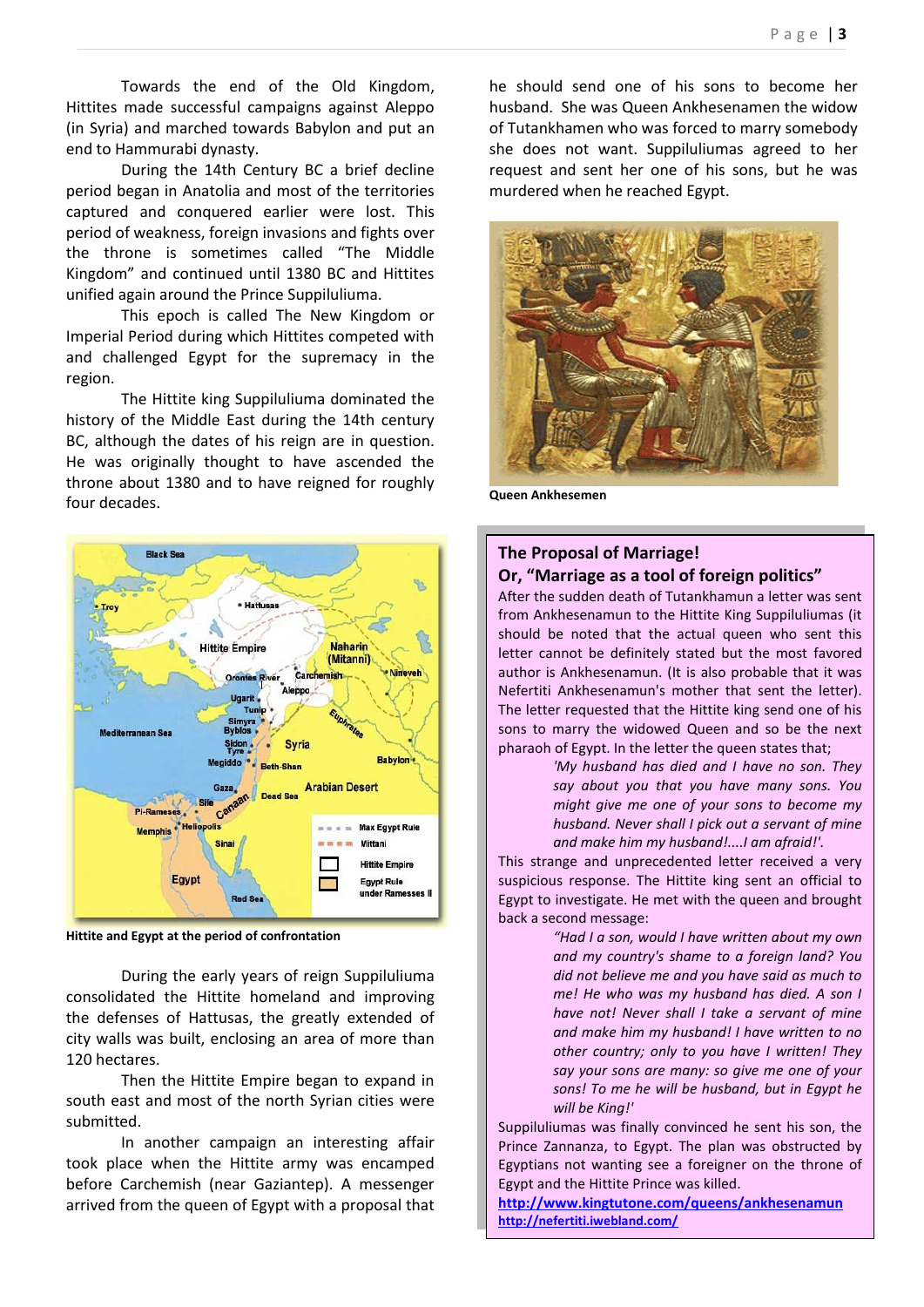However the relations deteriorated as under the reign of a new pharaoh Seti (1290-79 BC) Egypt, began to recover and advanced as far as Kadesh.

A war between this two "superpowers" at Kadesh (located in Syria) is even today a popular subject of history. Kadesh was first seized by the Egyptian king Thutmose III in the 15th century BC. It remained an outpost of Egypt until it came under Hittite rule in the mid-14th century BC. In 1275 BC it was the scene of a battle between Ramses II and the Hittite king Muwatallis.

This war between two most powerful states in the Middle East area has resulted in the first written international treaty known to us as "Kadesh Treaty ". Although this treaty was written originally in Akkadian language, copies in Hittite and Egyptian have been made. *(For a detailed account of this war see:* [www.touregypt.net/featurestories/kadesh.htm](http://www.touregypt.net/featurestories/kadesh.htm) )

# **Some clauses of the Kadesh Treaty:**

''Treaty of Rea-Mashesha-Mai Amana the great king, the king of the land of Egypt, the valiant, with Hattusilis, the great king of the Hatti land for establishing good peace and good brotherhood worthy of great kingship forever. These are the words of Rea-Mashesha-Mai Amana: Now I have established good brotherhood and good peace between us forever. In order to establish good peace and good brotherhood in the relationship of the land of Egypt with the Hatti land forever.

( I speak )thus: Behold, as for the relationship between the land of Egypt and the Hatti land, since eternity the god does not permit the making of hostility between them because of a ( valid ) treaty forever.''

''If an enemy from abroad comes against the land of Egypt and Rea-Mashesha-Mai Amana, the king of the land of Egypt, your brother sends to Hattusilis, the great king of the Hatti land, his brother saying: '' come here to help me against him-lo Hattusilis, the king of the Hatti land shall send his footsoldiers and his charioteers and, shall slay the enemies

**From the Istanbul Archeological Museum page: [http://www.istanbulportal.com/istanbulportal/Kadesh\\_Tr](http://www.istanbulportal.com/istanbulportal/Kadesh_Treaty.aspx)**

The main problems of the next period was the Assyrians penetrating south east Anatolia. But this threat and other difficulties was surmounted by the cooperation of now friend and ally Egypt. However the unpredicted end of the Hittites did not came from the Assyrians, but it came from the West. **[eaty.aspx](http://www.istanbulportal.com/istanbulportal/Kadesh_Treaty.aspx)**

A mass of attacks from what was called "Sea Peoples" of yet debated origin destroyed much of Asia Minor including the Hittite State about 1200 BC. Since then the Hittites have never been able to restore their state again. Those who survived have established themselves as small city states.

The remaining Hittite cities and towns have been totally destroyed later by the Assyrians. Thus, from around 700 BC, all of the Hittite towns have been incorporated into Assyrian states and provinces. The vacuum created by the disappearance of the Hittites in Anatolia was Phrygians known by their famous king Midas, and by Urartians in the eastern Anatolia.

# HITTITE CHRONOLOGY

- Around 1900 BCE: The first appearance of the Hittites in history. They invaded the region which came to be known as Hatti.
- Around 1800: The Hittites conquers the town Hattusas.
- 1680-1650: The Hittite king, Labarna, establishes what came to be known as the Old Hittite Kingdom, and made Hattusha its capital. Under his rule most of Anatolia is captured.
- 1620-1590: Under King Mursili I Babylon is conquered.
- 1500: The death of Telipinu. He is the last ruler of the Old Kingdom whose
- First half 15th century: The Hittite kingdom declines due to internal strife and external warfare.
- Around 1400: Revival of the Hittite kingdom.
- 1380: Prince Suppiluliuma takes over the throne during a period of weakness and foreign invasions. Suppiluliuma defeats the enemies of the country, principally Mitanni, and extends the territories to areas that had been under Egyptian control.
- About 1276: Battle at Kadesh, one of the most famous battles of the ancient world, in which Ramses II of Egypt claims a victory, but the Hittites, nevertheless, remain in Syria. Probably the battle was inconclusive.
- About 1262: The Hittite King, Hattusilis III, agrees upon a peace treaty with Ramses 2, and gives his daughter in marriage.
- About 1193: Invasion of the Sea Peoples, who bring the Hittite kingdom to its ruin.
- 12th- 8th centuries: Many migrations take place in the area, the Phrygians being the most important group. It is believed that a Hittite identity survives among the Cilicians and the Syrians. Throughout this period people lived in independent "feudal" city-states.
- Until 710: Most of the existing city-states have conquered by the Assyrians.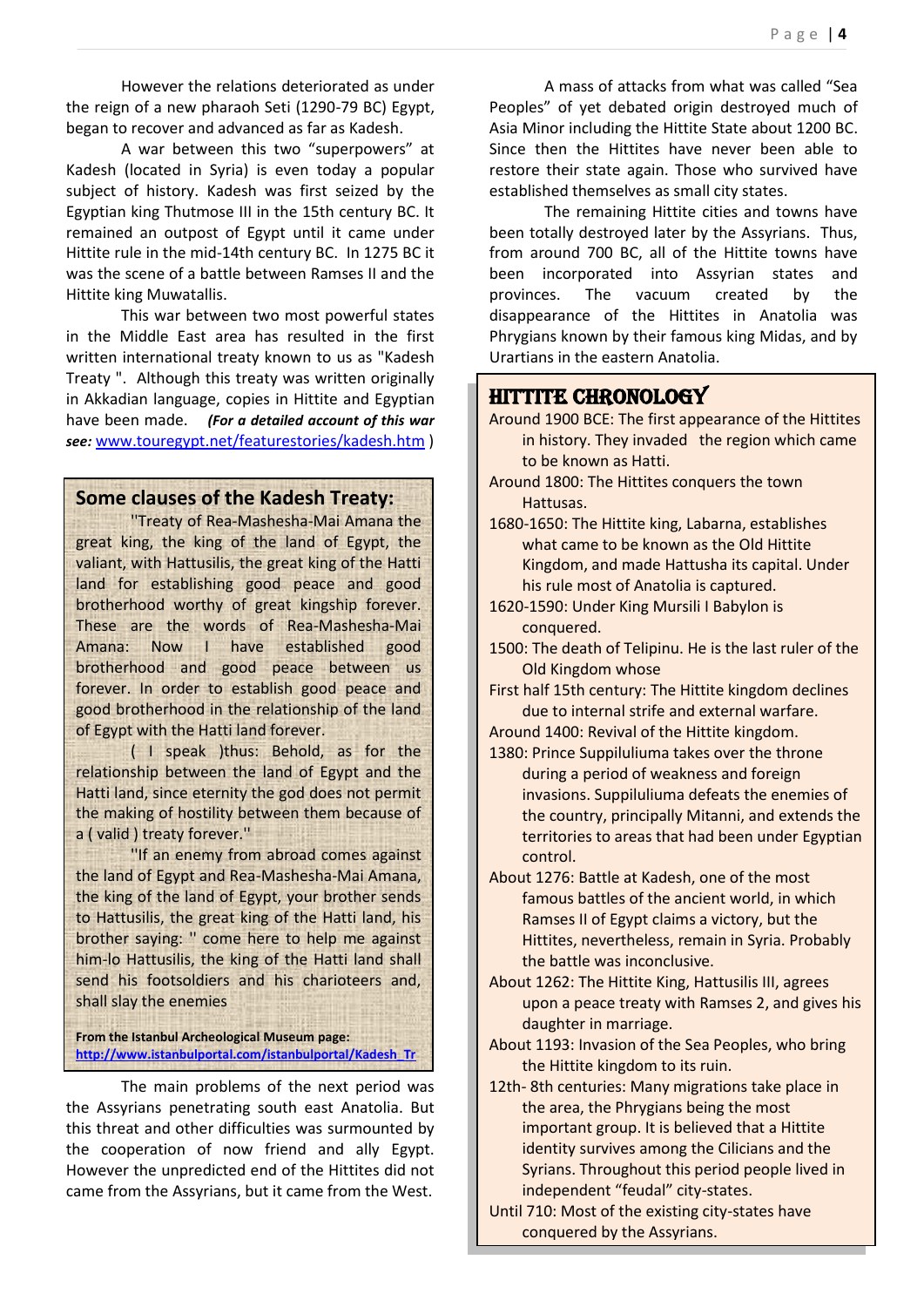## **The Phrygian Period**

Following the destruction of Hittite Empire many small kingdoms emerged here and there, and they ruled in Anatolia between 1,250 - 750 BC. Among them the most significant is the Phrygian Kingdom which was established in the central Anatolian plateau.

The Phrygians originated from the Danube area, from where they migrated into Thrace and later crossed the Dardanelles and settled in and around Troy and soon after spread over the central and western Anatolia.

Their "capital" was Gordion (near Polatlı) which was also an important Hittite outpost has a rich and turbulent history.



The city became more active when Phrygians settled there beginning in the 9th century. It reached its highest prosperity under the Phrygians in the 8th century. By 690 Cimmerians had invaded the area and destroyed the city. Lydians repaired the city, but in 547-546 Cyrus and his army destroyed it again. Under the Persians, however, it regained its place as a commercial and military center.

Alexander the Great in 333 BC cut the famous "Gordian knot" (believed that whoever could undo it would be the next ruler of Asia) and took the city out of Persian control.

In 278 BC it was conquered and ruined by the Gauls coming all the way from France and became a part of the Galatia. By 200 AC the city was completely deserted.

Phrygian civilization was on a land covering Ankara, Sinop, Konya in eastern Anatolia and Manisa on the west. However, Phrygians have never been able to control the whole part of Anatolia and there is no evidence of them along the Aegean and Mediterranean coastlines.

Phrygian state was at its peak, under the king Midas, Anatolia was invaded by a new people coming from the north of Black Sea known as Cimmerois in Greek sources, now called the Cimmerians. *(Today we remember this name through Conan the Barbarian, the famous cartoon character).*

Gordion the capital city was plundered and burned and by Cimmerians.

After destroying the Phrygians, Cimmerians continuing their march towards west, destroyed and sacked many Ionian cities including Miletus and Smyrna.

Cimmerian invasion lasted for 80 years, and this period of 80 years in Anatolia was known as a period of terror and fear. The Assyrians gave Cimmerians a heavy attack in the year 679 BC and the remains of this people were destroyed by the Lydians in 609 BCE.

Another well known mythical figure from Phrygia is the famous King Midas. Historically, it is known that a king named Midas ruled Phrygia in the late eighth century BC.

In Greek and Roman mythology, Dionysus granted him the power to turn everything into gold by touch.

But when even the food that he touched turned to gold, Midas begged to be relieved of his gift. Dionysus allowed him to wash away his power in the Pactolus River (Gediz), which afterward had gold-bearing sands.

In another legend Midas was given ass's ears by Apollo for preferring, in a contest, the music of Pan to that of Apollo. Midas preserved his shame from all but his barber, who, wishing to tell it, whispered it into a hole in the ground. The reeds that grew out of that hole, however, murmured the secret whenever the wind blew through them.

Later considered to be being a mythological character, there was also a king of Phrygia named Midas in the 8th cent. B.C.

Phrygia was best known as a center of the cult of Cybele Deity of the ancient Mediterranean world. Her cult originated in Phrygia in Asia Minor and spread to the Greek world, where she was identified with Rhea. It reached Rome by the 3rd century BC and became a major cult during the empire.

Known by a variety of local names, Cybele was venerated as "the mother" of gods, humans, and animals. Her lover was the fertility god Attis. Her priests castrated themselves when they entered her service, and on her festival day they spattered their blood on her altar and her sacred pine tree.